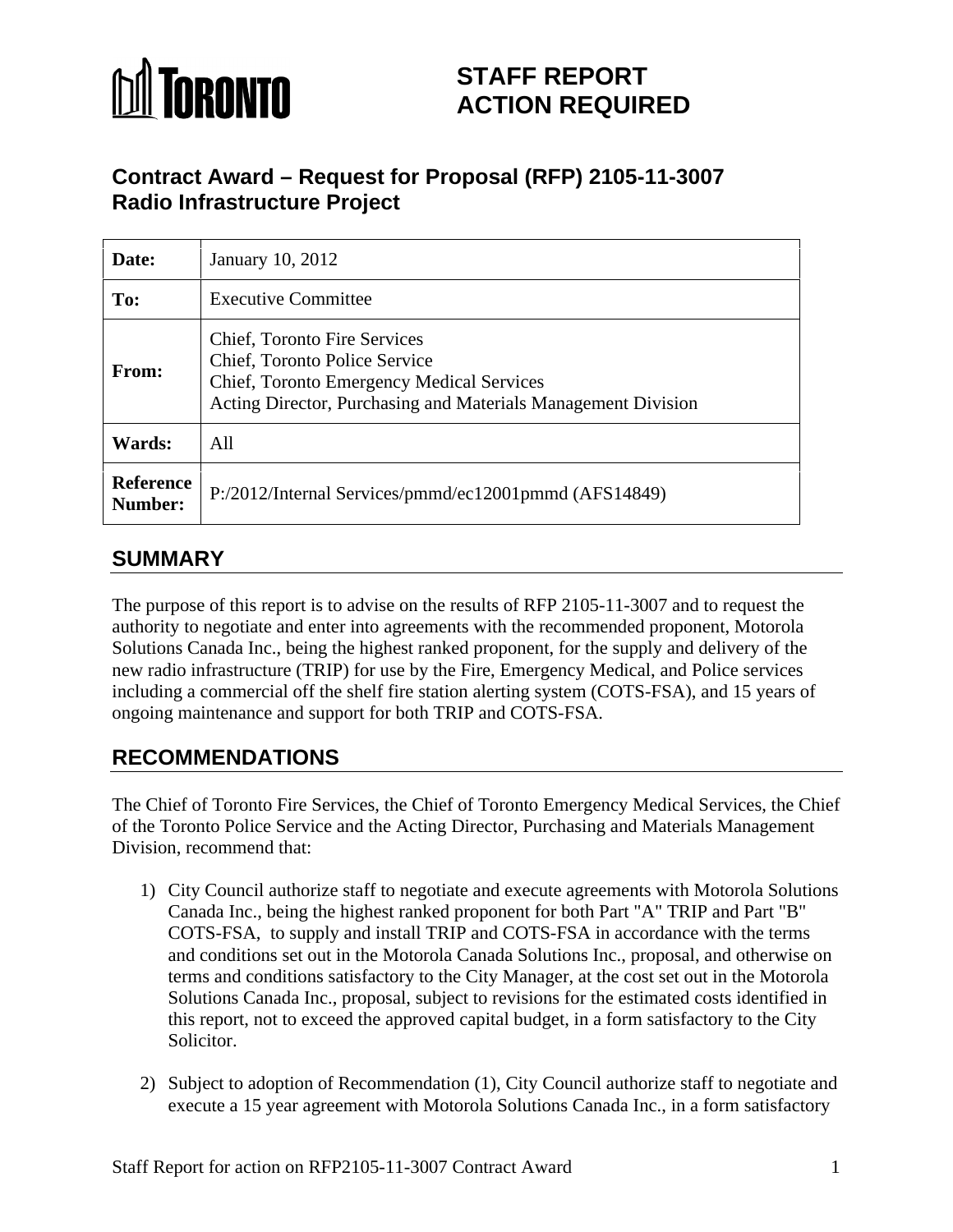to the City Solicitor, for ongoing support, maintenance and system lifecycle requirements of TRIP and COTS-FSA in accordance with the terms and conditions set out in the proposal submitted by Motorola Solutions Canada Inc., and otherwise on terms and conditions satisfactory to the City Manager, at the cost set out in the proposal submitted by Motorola Solutions Canada Inc., subject to revisions as identified in this report.

#### **Financial Impact:**

#### **Capital Costs**

The approved capital budget for the project is approximately \$70 million.

The RFP was issued in June 2011 and included the requirements for TRIP, COTS-FSA, and the total cost of ownership (ongoing support, maintenance and system lifecycle requirements) (TCO) for both TRIP and COTS-FSA. Due to RFP time constraints, the cost of the project related civil work was not requested of the proponents but rather a costing model was requested that would identify the proponent administration fee that would be added to costs for conducting the required civil work for overseeing and managing the civil work. The cost of the civil work was estimated by the project and included in the approved capital budget. Detailed costing for civil work will be determined after contract negotiations are finalized with Motorola Solutions Canada Inc.

Civil work represents the construction aspect of the radio infrastructure project required to develop new radio sites, expand existing sites and communications centres, enhance electrical power requirements and address the required radio tower foundation remediation at City owned radio towers. It was not possible to provide sufficient detail in the RFP to allow for fixed pricing to cover required civil work. Time constraints, incomplete site selection or lease arrangements with building owners and variations between proponent equipment footprints and electrical requirements necessitated the use of a costing formula within the RFP to address civil work. The preferred proponent utilized a 15% administration fee to facilitate civil work.

Motorola Solutions Canada Inc., TRIP cost revisions are required to account for RFP requirements or elements that were removed or altered during the RFP process at the request of proponents so as to produce a fair, transparent, and competitive RFP. These requirements or elements are required for the radio infrastructure. Similar cost revisions would have been negotiated with any preferred proponent as they are key to the radio infrastructure.

The proposals submitted by Motorola Solutions Canada Inc., for both TRIP and COTS-FSA from a capital cost perspective are below the approved project capital budget. Motorola Solutions Canada Inc., provided the highest technical scoring and the lowest price submission for both TRIP and COTS-FSA.

The total capital cost for the radio infrastructure (TRIP and COTS-FSA) is not expected to exceed \$46 million. The capital costs required for the completion of the projects include: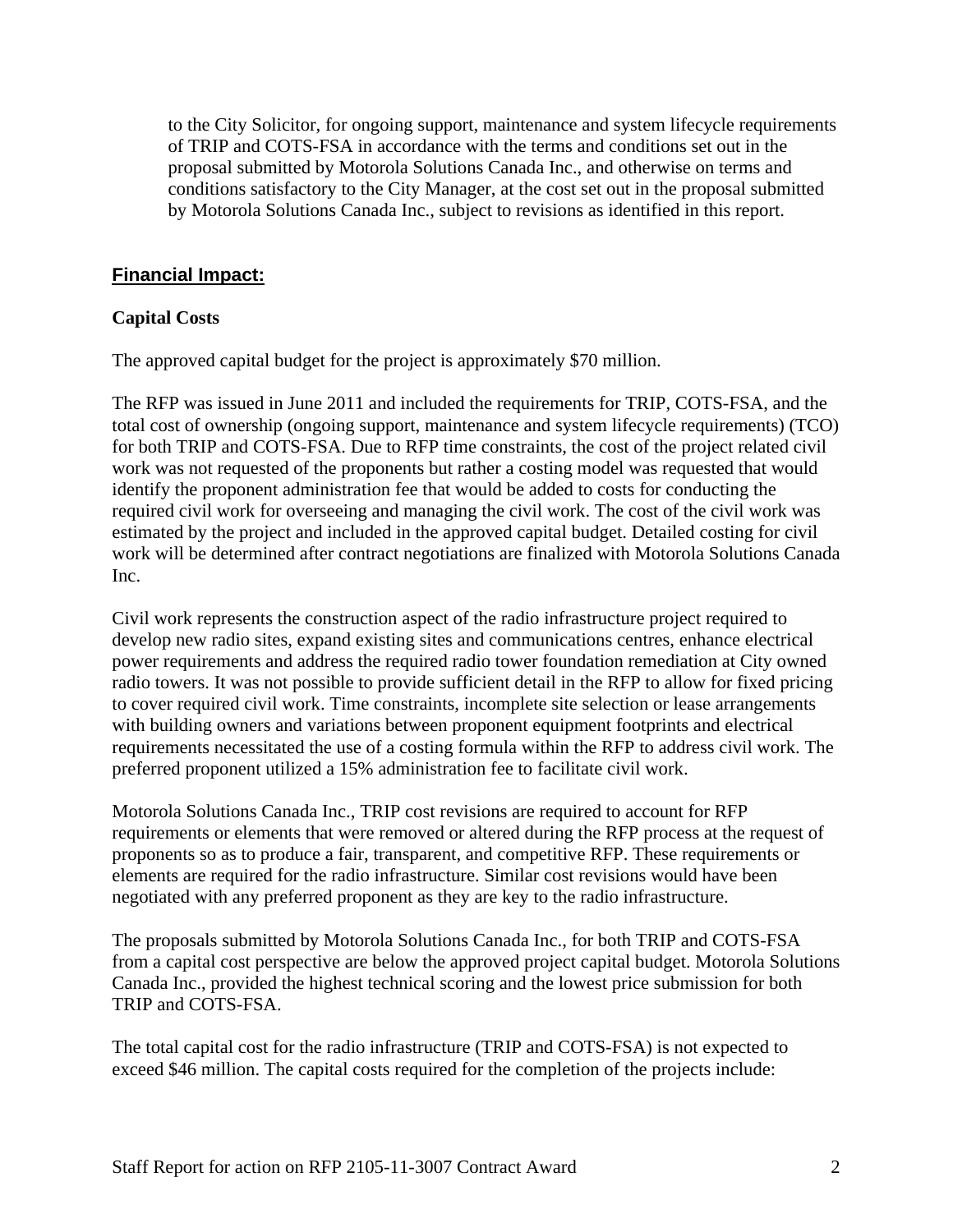| Project Capital Cost - 2012 Radio Infrastructure Project (\$000\$)                                          |            |
|-------------------------------------------------------------------------------------------------------------|------------|
| <b>Capital Cost Item Description</b>                                                                        |            |
| Radio Infrastructure (TRIP & COTS-FSA)                                                                      | \$26,360.0 |
| Civil Work                                                                                                  | \$8,000.0  |
| Costing Revisions (Subscriber Gear Functionality, TFS Mobile<br>Repeaters, Infrastructure Network Security) | \$3,840.0  |
| Project Management, Transitional Costs, Site Connectivity,<br><b>Contingency Costs</b>                      | \$7,800.0  |
| <b>Capital Cost Total</b>                                                                                   | \$46,000.0 |

Review of the project capital budget and the projected cash flow will be undertaken with Finance during the first quarter of 2012 following contract negotiations. As a result of project delays, which included the G20 Summit, project cash flows will span into 2014. The projected cash flow is now as follows:

| <b>Project Cash Flow - 2012 Radio Infrastructure Project (\$000\$)</b> |                              |            |                                               |              |  |  |
|------------------------------------------------------------------------|------------------------------|------------|-----------------------------------------------|--------------|--|--|
| Year                                                                   | 2012                         | 2013       | 2014                                          | <b>Total</b> |  |  |
| 2012 Recommended Capital<br><b>Budget and Commitments</b>              | \$34,562.0                   | \$24,192.0 | \$10,366.0                                    | \$69,120.0   |  |  |
| Revised Project Projections Based<br>on RFP                            | \$23,000.0                   | \$16,100.0 | \$6,900.0                                     | \$46,000.0   |  |  |
| Cash Flow Difference By Year                                           | $\langle 11, 562.00 \rangle$ |            | $(\$8,092.00)$ $(\$3,466.00)$ $(\$23,120.00)$ |              |  |  |

In 2005 the City commissioned Lapp-Hancock Associates Limited to prepare a report with the objective of identifying current and emerging technology options available to the Toronto public safety community in regards to the two-way radio communications with long term viability (more than 15years). The report also provided a cost estimate for achieving an improved radio infrastructure, which, at that time, was \$70 million.

This estimate was based upon the review of three recent public safety contract awards for voice radio systems, as well as recent implementations in North America of systems of similar size to that in Toronto.

The consultant's budget estimates assumed a direct one for one replacement of radio infrastructure components and subscriber terminals which were derived from discussions with the only two major system vendors capable of providing a replacement system. The consultant's budget estimates did not include any additional costs that would result from increased radio coverage (number of sites), increased capacity (number of channels), and operational transition or required civil work, however, the approved project budget of \$70 million did account for the costs associated with the items that the consultant's estimate did not include.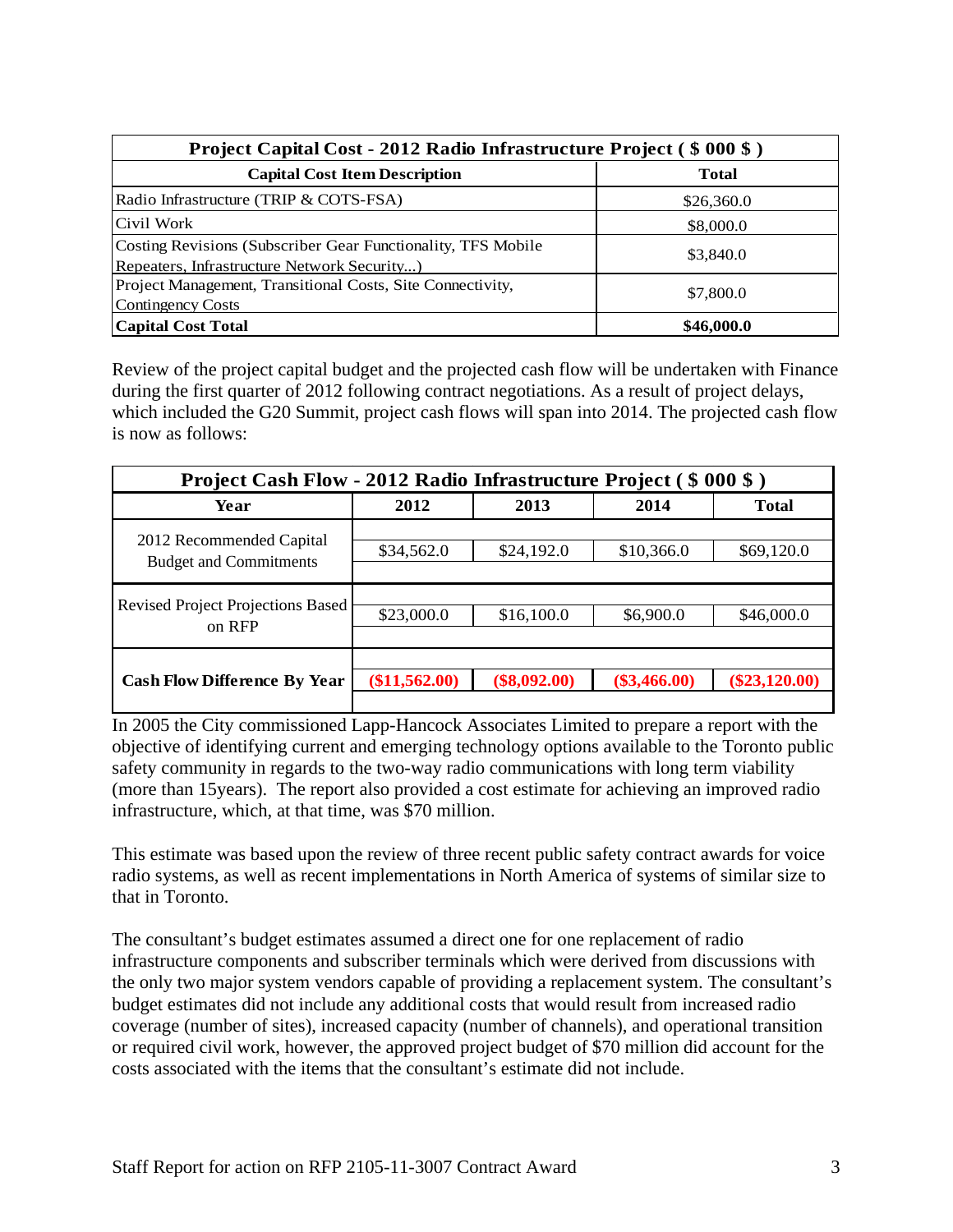Several factors have contributed to the favourable outcomes from the RFP process and the reduced cost of the project. Changes in the North American marketplace can be attributed to greater competition resulting from the introduction of a third vendor capable of providing a replacement system, as well as the advancements in the adoption of radio standards (P25) for public safety voice radio communications. In fact, delays experienced in the project allowed for further maturity of the P25 standards. Standards allowing for a fair and open competition among multiple vendors, a financial evaluation component that included a 15 year TCO an economic downturn in US markets and a genuine desire by proponents to establish the City of Toronto as a key account are all factors which ultimately had a positive effect on proponent pricing. Subscriber portable radios purchased to support the G20 Summit also contributed to reduction of overall costs as part of the project.

#### **Operating Costs:**

The current radio infrastructure operating cost is based on a cost sharing formula which is contained in the project governance agreement endorsed by the services. The current operating cost is managed by the Toronto Police Service (TPS) and was \$2,000,000.00 for 2011. TPS charges \$411,000.00 to Fire Services and \$319,000.00 to Emergency Medical Services, with the remainder funded within Toronto Police Service.

The new ongoing operating costs for TRIP and COTS-FSA are incremental to the existing radio infrastructure described above and represent ongoing support, maintenance and system lifecycle requirements. These are new operating costs and are based on fixed pricing for a 15 year period which is scheduled to begin in 2014 following the operational readiness of both TRIP and COTS-FSA. These costs are:

- TRIP, operating cost as \$629,396.00 annually and COTS-FSA \$99,481.00 annually;
- The Motorola Solutions Canada Inc., submission indicated a 1% annual escalation of these costs rather than an escalation based on the CPI and, therefore, the operating costs for the 15 years for both TRIP and COTS FSA total \$11,732,656.93;
- Required costing revisions to account for the RFP requirements or elements that were removed or altered during the RFP process are expected to have a minor impact to the stated operating costs for the new radio infrastructure. TCO guarantees a 15 year lifecycle for the radio infrastructure and shelters the City from any

unexpected high capital cost during the TCO period, as TCO includes all future hardware and software upgrades to the radio infrastructure.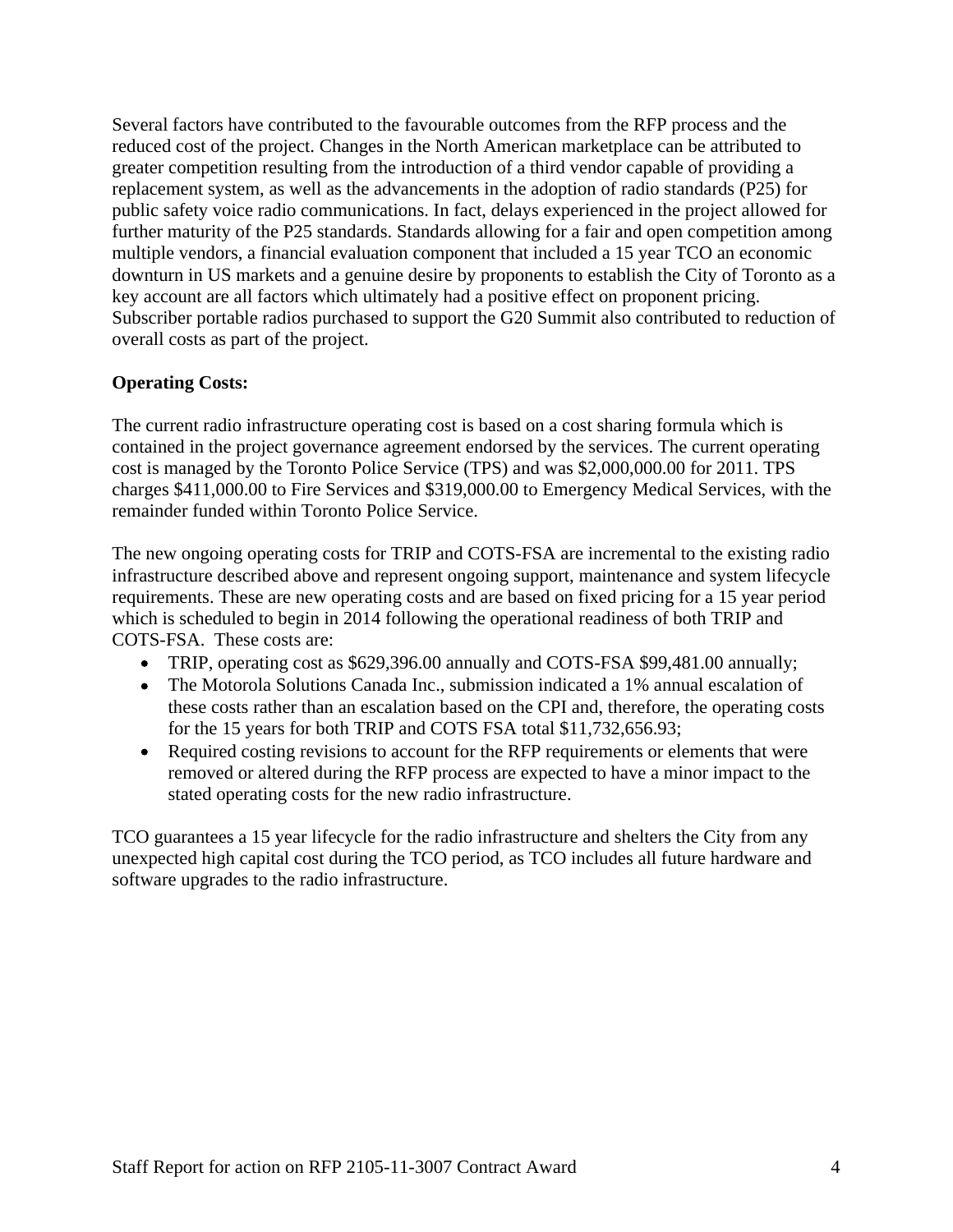| <b>Project Operating Costs - 2012 Radio Infrastructure Project</b>                   |       |                                                            |       |                                                             |  |  |
|--------------------------------------------------------------------------------------|-------|------------------------------------------------------------|-------|-------------------------------------------------------------|--|--|
| Year                                                                                 | 2011  | 2012                                                       | 2013  | 2014                                                        |  |  |
| 2011 Operating Budget<br>(Yearly Increase Expected)                                  |       |                                                            |       | $$2,000,000.0$ $$2,000,000.0$ $$2,000,000.0$ $$2,000,000.0$ |  |  |
| New Radio Infrastructure<br><b>Ongoing Operating Costs</b><br>(Begins in 2014, $*$ ) | \$0.0 | .SO O                                                      | \$0.0 | \$728,877.0                                                 |  |  |
| <b>Yearly Operating Budget</b>                                                       |       | $$2,000,000.0$ $$2,000,000.0$ $$2,000,000.0$ \$2,728,877.0 |       |                                                             |  |  |

\* there is a 1% annual escalation.

The ongoing operating costs may change subject to contract negotiations and will be subject to future years operating budget processes. As recommended by Budget Committee as part of adopting Fire Services 2012 Capital Budget and Plan, the Fire Chief, in consultation with Chief Financial Officer, will determine the operating impacts arising from the completion of the Radio Communication Replacement project in time for the 2013 Capital Budget process.

The Deputy City Manager and Chief Financial Officer has reviewed this report and agrees with the financial impact information.

#### **DECISION HISTORY:**

In 2004 the Chiefs of Toronto Fire, Police and EMS forecasted the requirement to replace the City's existing public safety voice radio system shared by all three agencies. In 2005 a consultant, Lapp-Hancock Associates Limited, was commissioned to review technology direction and financial impact for the services and to provide a report on potential radio infrastructure options for the next 15 years.

At its meeting of March 7, 2007, City Council approved the 2007 Fire Services Capital Budget and, in so doing, adopted the following recommendation:

*An initial project cost for the Radio Communication System Replacement of \$0.500 million for consultant studies be approved with cash flow commitments of \$0.250 million in 2007 and \$0.250 million in 2008 and that the Chiefs of Toronto Fire Services, Toronto Police Service and Emergency Medical Services in consultation with the Steering Committee for Radio Communication System Replacement project and Deputy City Manager and Chief Financial Officer, report to the Budget Committee by July 2007 on the project status and any emergent issues, detailed project cost and cash flows.*

At its meeting of December 11, 12 and 13, 2007, City Council approved the 2008 Fire Services Capital Budget, authorizing a \$70 million capital project. As recommended by Council, the Steering Committee continued to report to Budget Committee annually.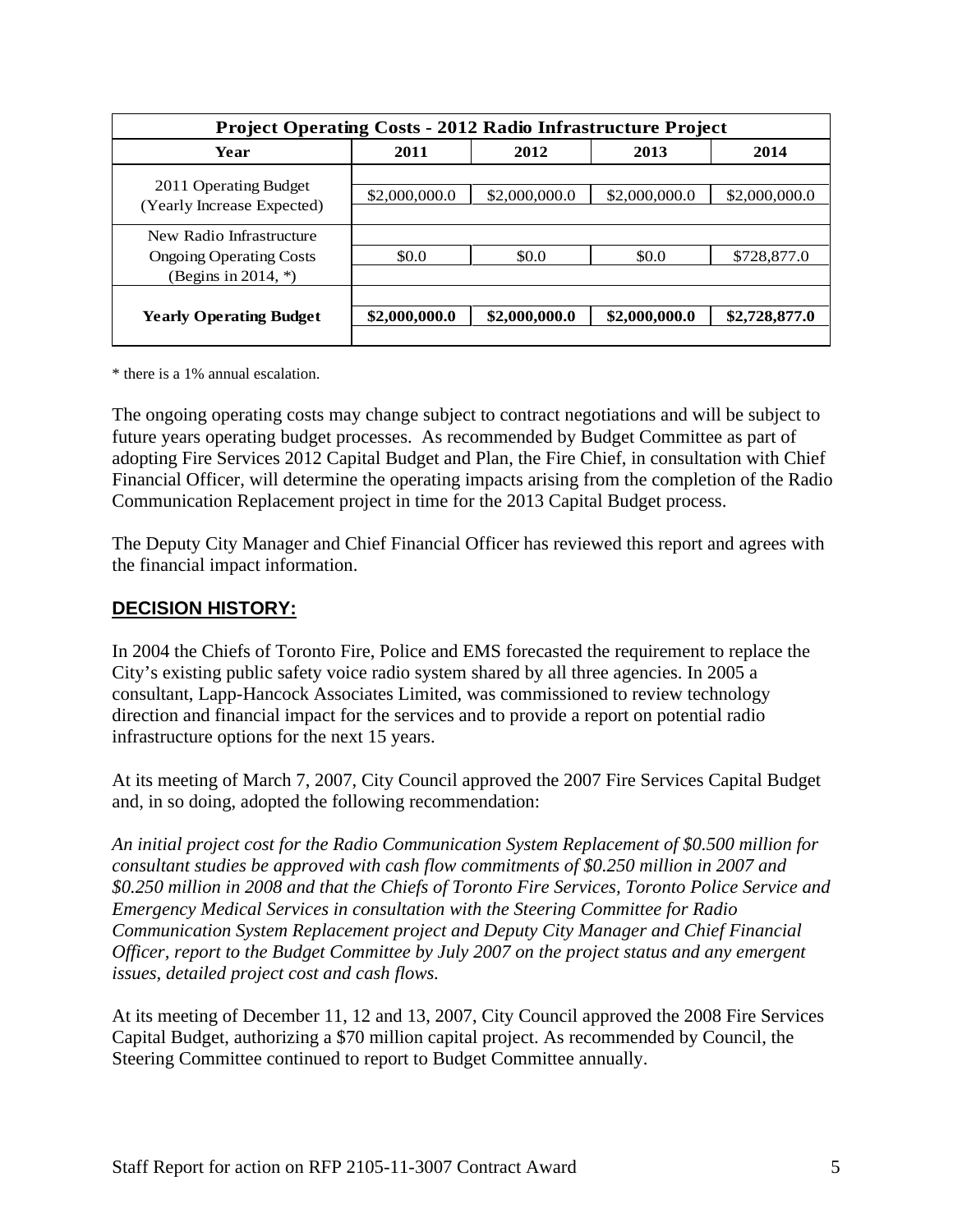#### **Council:**

<http://www.toronto.ca/legdocs/mmis/2007/cc/minutes/2007-03-07-cc04-mn.pdf> <http://www.toronto.ca/legdocs/mmis/2007/cc/minutes/2007-12-11-cc15-mn.pdf>

#### **Budget Committee:**

<http://www.toronto.ca/legdocs/mmis/2007/bu/bgrd/backgroundfile-5258.pdf> <http://www.toronto.ca/legdocs/mmis/2008/bu/bgrd/backgroundfile-15481.pdf> <http://www.toronto.ca/legdocs/mmis/2009/bu/bgrd/backgroundfile-25238.pdf> <http://www.toronto.ca/legdocs/mmis/2009/bu/agendas/2009-11-16-bu59-ar.pdf> <http://www.toronto.ca/legdocs/mmis/2011/bu/bgrd/backgroundfile-34871.pdf>

Further Council decisions that impacted the project resulted from the G20 Summit[.http://www.toronto.ca/legdocs/mmis/2010/cc/bgrd/backgroundfile-30808.pdf](http://www.toronto.ca/legdocs/mmis/2010/cc/bgrd/backgroundfile-30808.pdf)

### **ISSUE BACKGROUND:**

The City's public safety voice radio system infrastructure is approaching the end of its supported lifecycle. After 2012, system support from the vendor will become "best effort" as there are no service level agreements in place to guarantee a repair time, and no guaranteed availability of replacement components. This is a significant risk for one of the City's most critical systems, where any outage will affect first responders' ability to deliver emergency services to the public. In house spare parts and G20 Summit related upgrades to the existing system may mitigate the risks to some degree, but the short term risks will continue until a new system is implemented.

A Radio Communications Steering Committee, co-chaired by Fire, Police, and EMS, reporting to the project executive sponsor, the City Manager, has provided project oversight. A Governance Agreement for the project was established among the three emergency services.

The initial timelines for the completion of the project changed due to unexpected delays associated with federal regulatory matters affecting radio frequency availability and the Summit held in the City on June 26 and 27, 2010.

The G20 Summit hosted in Toronto presented a large challenge to the project team and significant setbacks. To ensure effective communications were in place to support this unprecedented security event, all focus was shifted away from the project and shifted towards the upcoming G20 Summit. In the second quarter of 2010, the project retained the services of a senior project manager who assessed the impact of the G20 Summit on the overall radio infrastructure project.

The G20 Summit required that external security personnel be provided with radio communications on the City's radio infrastructure. The existing radio infrastructure was not capable of handling the additional loads that would stress coverage, capacity, and dispatch capability without an emergent upgrade to the existing radio infrastructure.

The requirements for equipment and services for the G20 Summit needed to be procured immediately and compatibility with the existing radio infrastructure was a key factor, along with familiarity with the existing radio infrastructure in place at the City. Time was of the essence for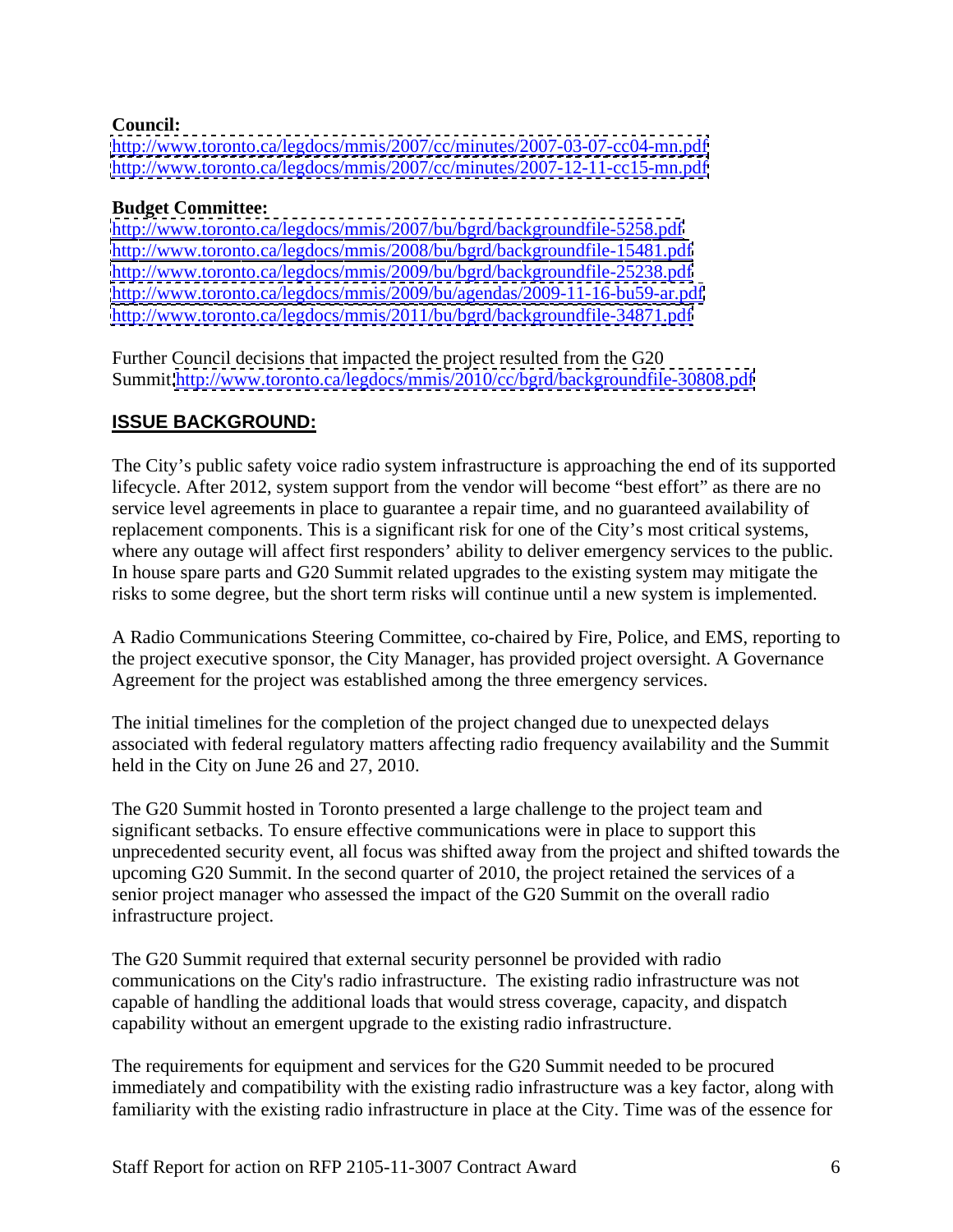procurement and installation of the G20 Summit equipment and services. As a result, with Council approval, the project team negotiated and executed a sole source agreement satisfactory to the City Solicitor, with existing provider Motorola Canada Ltd to purchase all the required equipment and upgrades necessary for the existing radio infrastructure to meet the demands for the G20 Summit.

As a result of the G20 Summit related project delays, it was anticipated that a new system would not be in place until well beyond the end of supported life date of the current system, which is December 2012. While the Steering Committee recognizes that the current system configuration with the G20 Summit components is not optimal, the G20 Summit initiative replaced some of the most vulnerable core equipment allowing the City to complete a procurement process for the replacement of the existing radio infrastructure for the 15 year lifecycle.

#### **COMMENTS:**

The Steering Committee retained the services of a Fairness Commissioner, PPI Consulting in 2009 for the various stages in the procurement process and including the requirements for the G20 Summit.

Due to the emergent requirements for the G20 Summit, a sole source agreement with the existing provider, Motorola Canada Ltd, was executed, with approval from Council, to provide the necessary equipment and services. It was identified that this agreement with the existing provider could potentially impact the integrity or lack of market interest of the upcoming RFP. Recognizing this, it was decided that a Request for Expression of Interest (REOI) be issued to determine whether or not there was sufficient market interest to proceed and it was further intended to gather information that could assist the City in the development of a future procurement process.

#### **Request For Expression Of Interest (REOI):**

A (REOI) 2105-10-2134 was issued and was supported by commercial in confidence meetings (CICM) with requesting proponents as outlined in the call document. Four (4) responses were received as a result of the REOI. Results from the REOI and CICM(s) established that there was a high level of proponent interest in the radio infrastructure project and a proponent willingness to participate in an open, fair, and competitive RFP process, notwithstanding the material advantage of the incumbent resulting from the G20 Summit sole sourced procurement.

CICMs provided a means for the City and a proponent to conduct face-to-face confidential meetings to discuss potentially sensitive commercial information and request additional information related to the RFP and project background, scope, and expected outcomes. The CICM was designed to assist with information on this particular City opportunity and address any concerns associated with the project. The exchange included responding to questions raised by both the City and by the proponent. As a result of the positive responses received from the REOI, the project team began the

preparation for the Request for Proposal (RFP).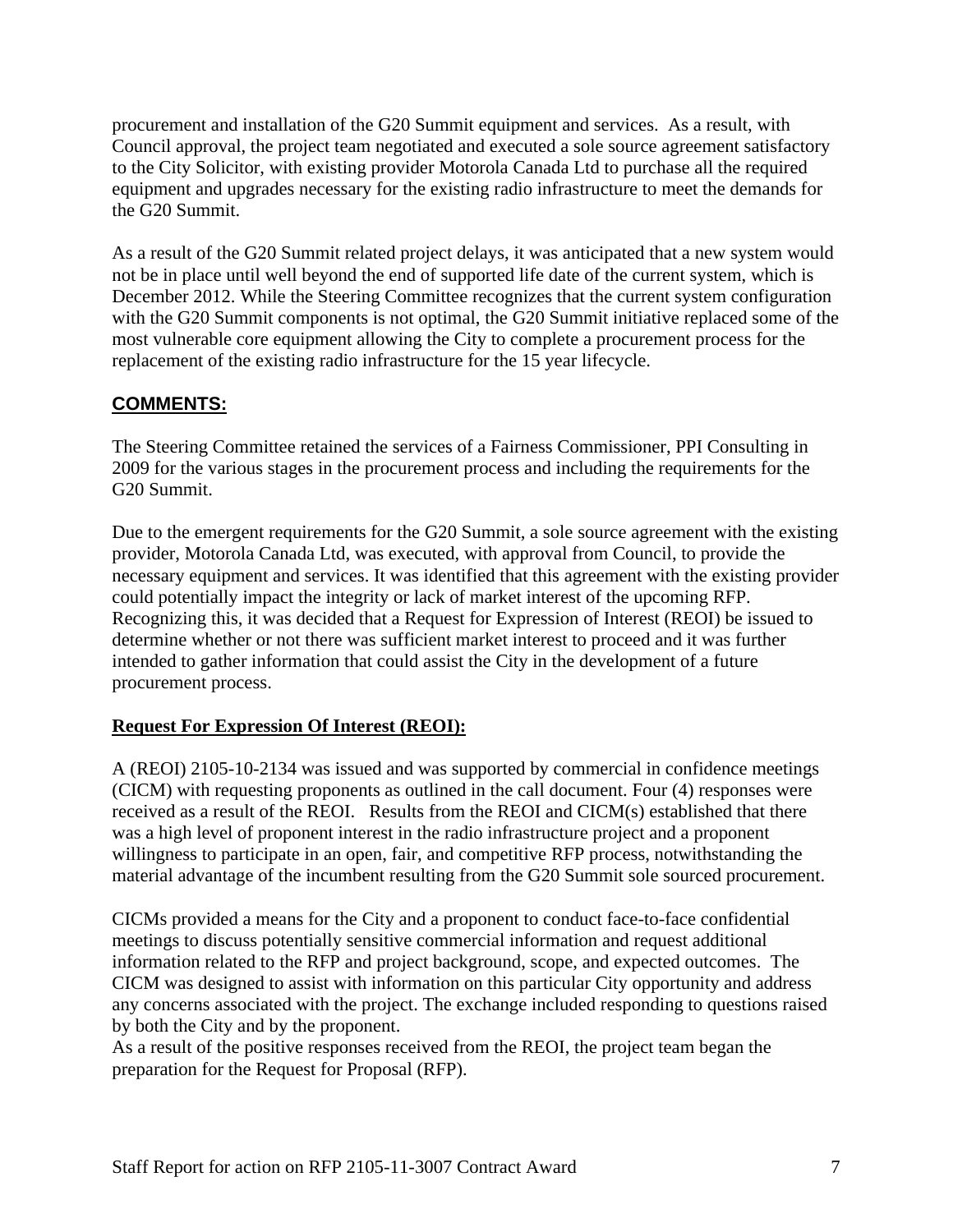#### **Request For Proposal (RFP):**

The RFP consisted of two parts. Part "A" submission requirements for TRIP and Part "B" submission requirements for COTS-FSA. The proponents had the opportunity to submit responses for one part or for both parts. The RFP utilized a two-envelope process which required each proponent to submit two (2) separate envelopes, one (1) titled "Technical Requirements" and the second (2) titled "Cost of Services". Two (2) separate envelopes were required for both TRIP and COTS-FSA submissions. Technical Requirements (envelope 1) was evaluated first to determine whether or not it had met a minimum technical threshold score with regard to its ability to fulfill the requirement is as specified in the RFP. For each proponent which met the minimum technical threshold score, its separate sealed cost of services proposal (envelope 2) would be opened and evaluated to determine the lowest cost provider.

The cost submissions called for total cost of ownership (TCO) for both TRIP and COTS-FSA, over the system's expected life span of 15 years. TCO includes the capital cost and the 15 years of ongoing support and maintenance. TCO guarantees a 15 year lifecycle for the radio infrastructure and shelters the City from any unexpected high capital cost during the TCO period, as TCO includes all future hardware and software upgrades to the radio infrastructure.

The RFP 2105-11-3007 for Toronto Radio Infrastructure Project (TRIP) and Commercial off the shelf Fire Station Alerting System (COTS-FSA) was issued by Purchasing and Materials Management Division (PMMD) on June 15, 2011 and was available for download in PDF on the City's internet website. The closing date for submissions was September 19, 2011. Two (2) responses were received for TRIP- Part A (Motorola Solutions Canada Inc., and Cassidian Communications Corp.), and (3) three responses were received for COTS-FSA- Part B submission (Motorola Solutions Canada Inc., Locution Systems Inc., and Westbury National Show Systems Ltd.).

The RFP was divided into three stages (for both Part A and Part B) and evaluated on the following as per the evaluation guidelines contained in the submission assessment guidelines for evaluators issued September 15, 2011:

- Stage 1, Initial Evaluation of Mandatory Requirements (PMMD evaluation) PASS/FAIL
- 
- Stage 2A, Detailed Evaluation (Technical Evaluation),<br>• Stage 2B, Technical Presentation (Technical Evaluation)
- Stage 3, Cost (Financial Evaluation)

In compliance with the RFP terms of reference, stage 1 of the evaluation process was a pass/fail review of submissions with regard to the mandatory technical submission requirements. A review by PMMD of the submissions determined that the technical proposals submitted by Westbury National Show Systems Ltd., and Locution Systems Inc., were not in compliance with the mandatory requirements as specified in the COTS-FSA RFP (Part B) and they were not considered further.

The RFP submission evaluators included members from Toronto Police Service, Toronto Fire Services, Toronto Emergency Medical Services, with oversight provided by the Fairness Commissioner.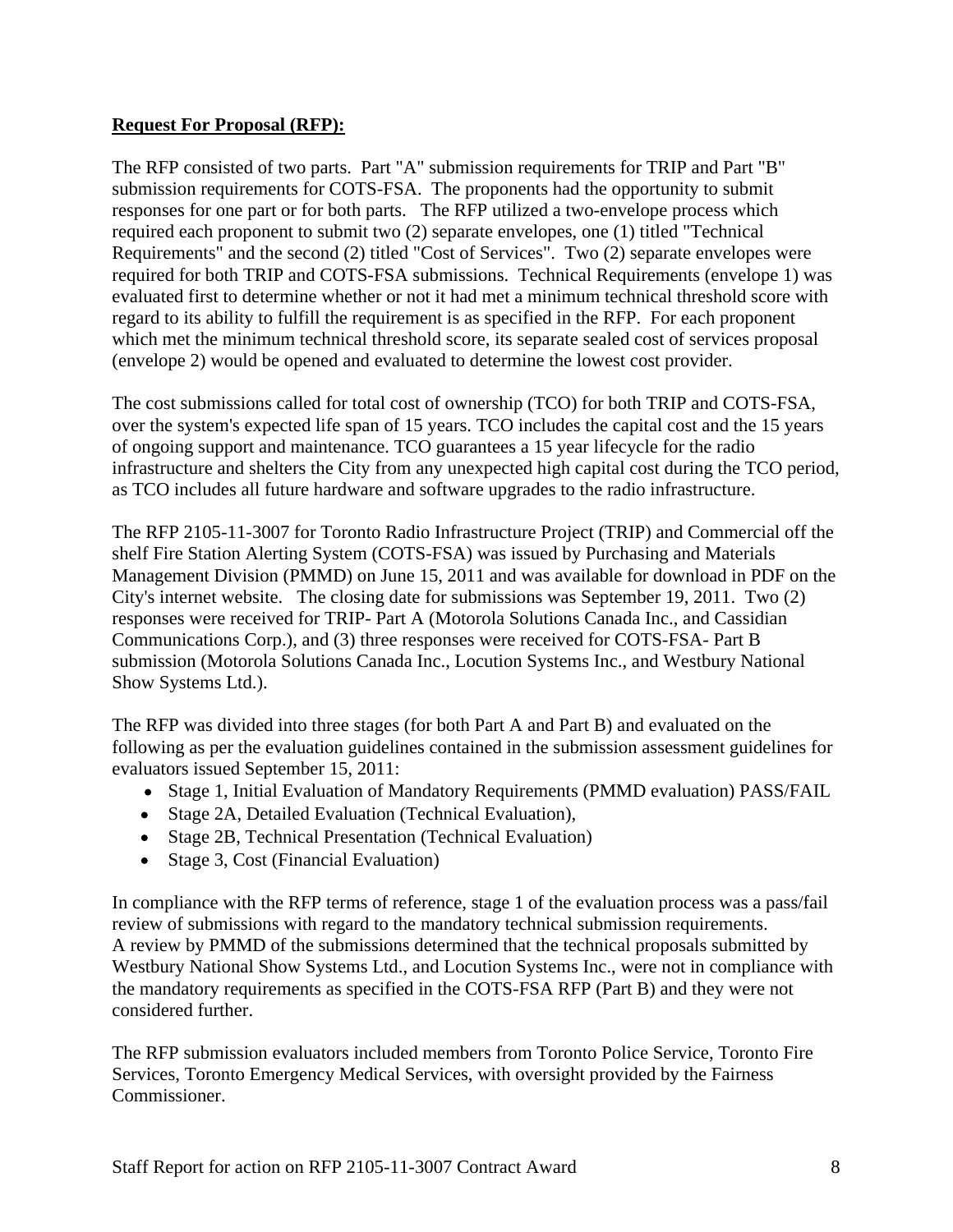Stage 2 had documented criteria within the RFP whereby Proponent submissions would be scored and required to attain a threshold of 70% to advance to the cost evaluation.

The RFP submission evaluators completed the scoring for the Technical evaluation individually followed by consensus scoring to arrive at a unanimous agreement (all services) on a line by line basis. All proposals met the technical thresholds and had their cost envelopes opened.

The contract award recommendations are based on the technical and cost submission evaluation results which identify that Motorola Solutions Canada Inc., achieved the highest technical scoring and lowest cost submissions for both TRIP and COTS-FSA.

The entire procurement process (REOI and RFP), as well as the issues that had to be addressed as part of the G20 Summit, were overseen by the Fairness Commissioner. The Fairness Commissioner issued a report in support of the procurement process and a report in support of the G20 Summit, both of which are attached to this report.

The Fair Wage Office has reported that the recommended firm has indicated that it reviewed and understands the Fair Wage Policy and Labour Trades requirements and has agreed to comply fully.

Proponents scores, financial comparison and staff analysis of the evaluation results can be provided to Councillors in an in-camera presentation if so requested by Committee members.

#### **CONTACT:**

Elena Caruso, Manager Purchasing Goods & Services, Internal Focused Services, Phone: 416- 392-7316, Fax:416-392-8411, E-Mail: ECaruso@toronto.ca

Frank Pappone, Division Chief, Toronto Fire Services, Phone: 416-338-9500, E-mail: fpappone@toronto.ca